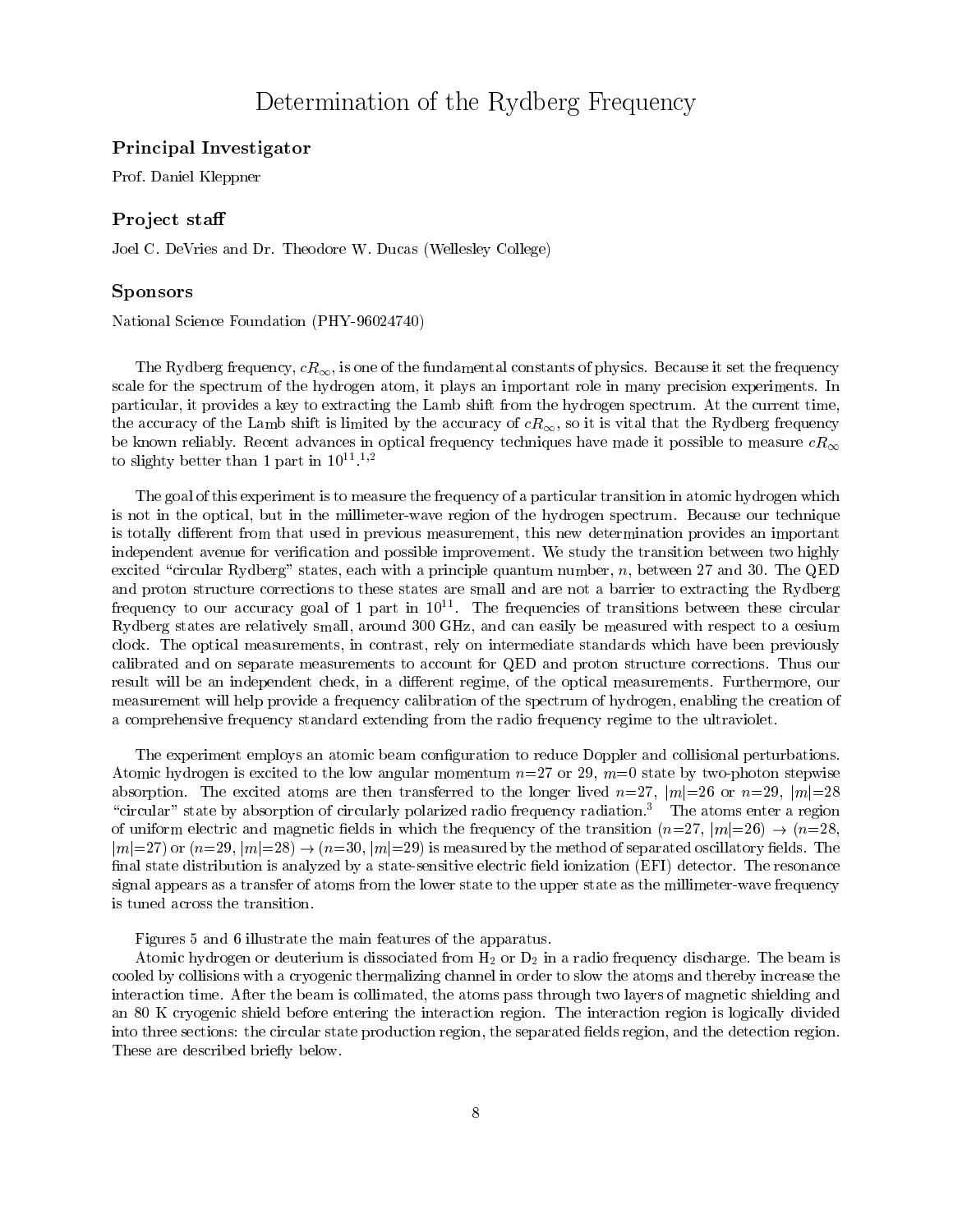In the circular state production region, the hydrogen atoms are excited from the 1s ground state, through the  $2p_{3/2}$  state, to the n=27 or 29, m=0 state by two-photon stepwise excitation. The laser system has been detailed in the 1995 and 1996 Progress Reports. The optical excitation is performed in an electric field to provide selective population of a particular  $m=0$  level. The electric field is then rapidly reduced to an intermediate value as the atoms pass through the center of a circle of four electrodes. The antennas are fed by a 1.8 GHz RF source with a 90° phase delay between adjacent pairs. This creates a circularly polarized field which drives the atoms into the  $n=27$ ,  $|m|=26$  or  $n=29$ ,  $|m|=28$  circular state through a multiphoton absorption process. A pulsed EFI detector in the circular state production region monitors the efficiency of the optical excitation and angular momentum transfer processes.

After the atoms are prepared in the circular Rydberg state, the beam enters the millimeter-wave separated fields region. Because Rydberg atoms interact strongly with external fields, accurate measurement of the energy level structure requires careful control of the interaction environment. Thermal radiation is reduced by cooling the entire interaction region to  $\approx$  4 K with a liquid helium flow system. The ambient magnetic field is reduced by the double-wall high-permeablility shields and a uniform magnetic field of  $\approx 150$  mG is applied. A small electric field, which defines the quantization axis of the atoms, is applied with high uniformity by field plates above and below the atomic beam. The millimeter-waves intersect the atomic beam at two locations separated by 50 cm. The millimeter-wave optical system was described in the 1990 Progress Report. The millimeter-wave zones inside the interaction region consist of two Fabry-Perot cavities which determine the spatial field of the millimeter-wave radiation.

The state distribution of the atoms emerging from the interaction region is analyzed by a state-selective EFI detector. Within the detector, the atoms enter a region of increasing electric field produced by a pair of symmetric ramped plates held at constant potential. Atoms in dierent states are selectively ionized at different fields and the charged nuclei are detected at different positions. The detection electronics record the state and arrival time of each atom to reach the detector. Because the laser system is pulsed, the time resolution of the ionization signal allows contributions to the resonance pattern from each velocity class to be analyzed individually, providing a valuable check on possible systematic errors.

To find the frequency of the circular state to circular state transition, we measure the population inversion as the millimeter-waves are tuned through resonance. The inversion is defined as

$$
\mathcal{I} = \frac{N_{upper} - N_{lower}}{N_{upper} + N_{lower}}
$$

where  $N_{lower}$  and  $N_{upper}$  are the number of ion counts detected in each electron multiplier. As a preliminary diagnostic step, we can leave open only one of the millimeter-wave ports, in which case the resonance curve is a single peak  $-$  a "Rabi curve". If both millimeter-wave ports are open, we see the interference fringe characteristic of the Ramsey separated oscillatory fields technique.

This year we have concentrated on the elimination of systematic errors in our measurement of the Rydberg



Figure 5: Schematic top view of the apparatus.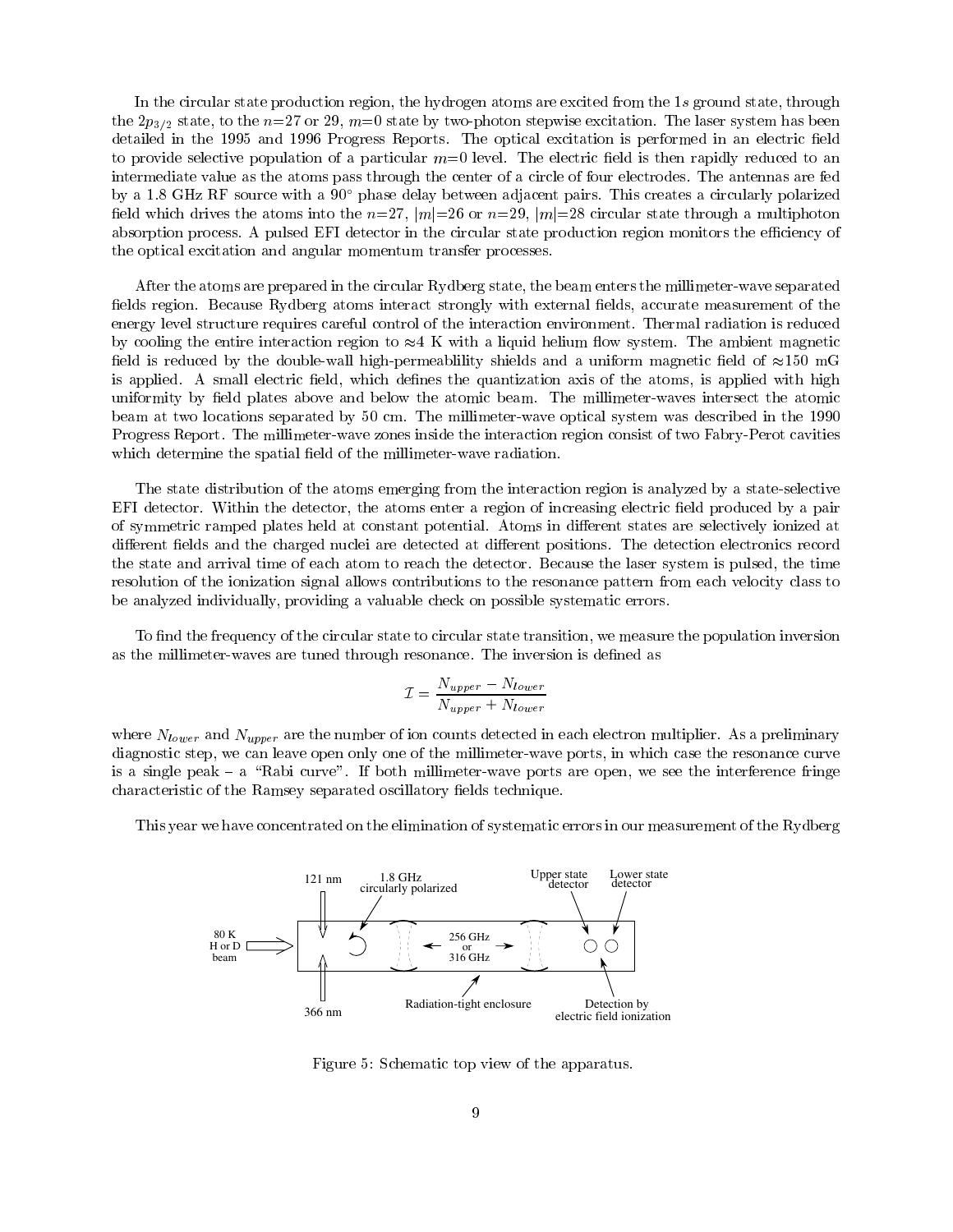frequency. We have increased the signal rate to the point that our statistical error is about 1 parts in  $10^{11}$ for one day of data acquisition, allowing us to look for systematic errors at that accuracy level. Parameters we have varied include the static electric field, the magnetic field, the intensity of the millimeter-wave beams, polarization of the excitation lasers, the end-to-end phase of the millimeter-wave beams, and the time standard employed for the frequency measurement. This work has allowed us to identify and control some of the sources of systematic error.

The most conspicuous systematic was due to 60 Hz phase noise on the frequency reference due to line noise. Since we were triggering the experiment at the line frequency, we were sensitive to the phase noise. That is, every time we triggered the experiment, the millimeter-wave phase would vary in the same way and cause an apparent frequency shift in the transition. To resolve this problem, we now trigger the experiment at 61.00 Hz and the effect of the 60 Hz phase noise averages out over the period of one second.

The second major systematic problem was an asymmetry of the Ramsey fringes due to polarization of the electron spins in the hydrogen beam. This polarization produces an uncertainty in our measurement because it affects the relative weighting of two fine structure transitions, which we do not completely resolve. We have found that linearly polarizing the laser beams and applying a uniform magnetic field of  $\approx 150$ mG reduces the polarization to less than 0.1 percent, thereby reducing the associated uncertainty in the extracted Rydberg frequency to an acceptable level.

Unfortunately, there is still an as yet unknown systematic error plaguing our experiment and causing shifts in the measurement that vary from day to day, yielding measurements that vary by several parts in rording are  $\ell$  shows the clearly inconsistent results from the last four runs. We are now considering candidates for this observed systematic. On the top of our list is any errors due to lower order spatial modes of the millimeter-wave cavities. These lower order modes perturb the phase of the millimeter-wave radiation and cause frequency shifts in the transition. Thus, it comes down to controlling the power in these modes, and understanding their effect on the frequency of the transition.

We will continue to acquire resonance data and check the reproducibility of our Rydberg frequency measurements. The accumulation of several consistent experimental runs will allow us to approach an uncertainty of 1 part in 1011 .

References:



Figure 6: Top view of the atomic beam vacuum apparatus.